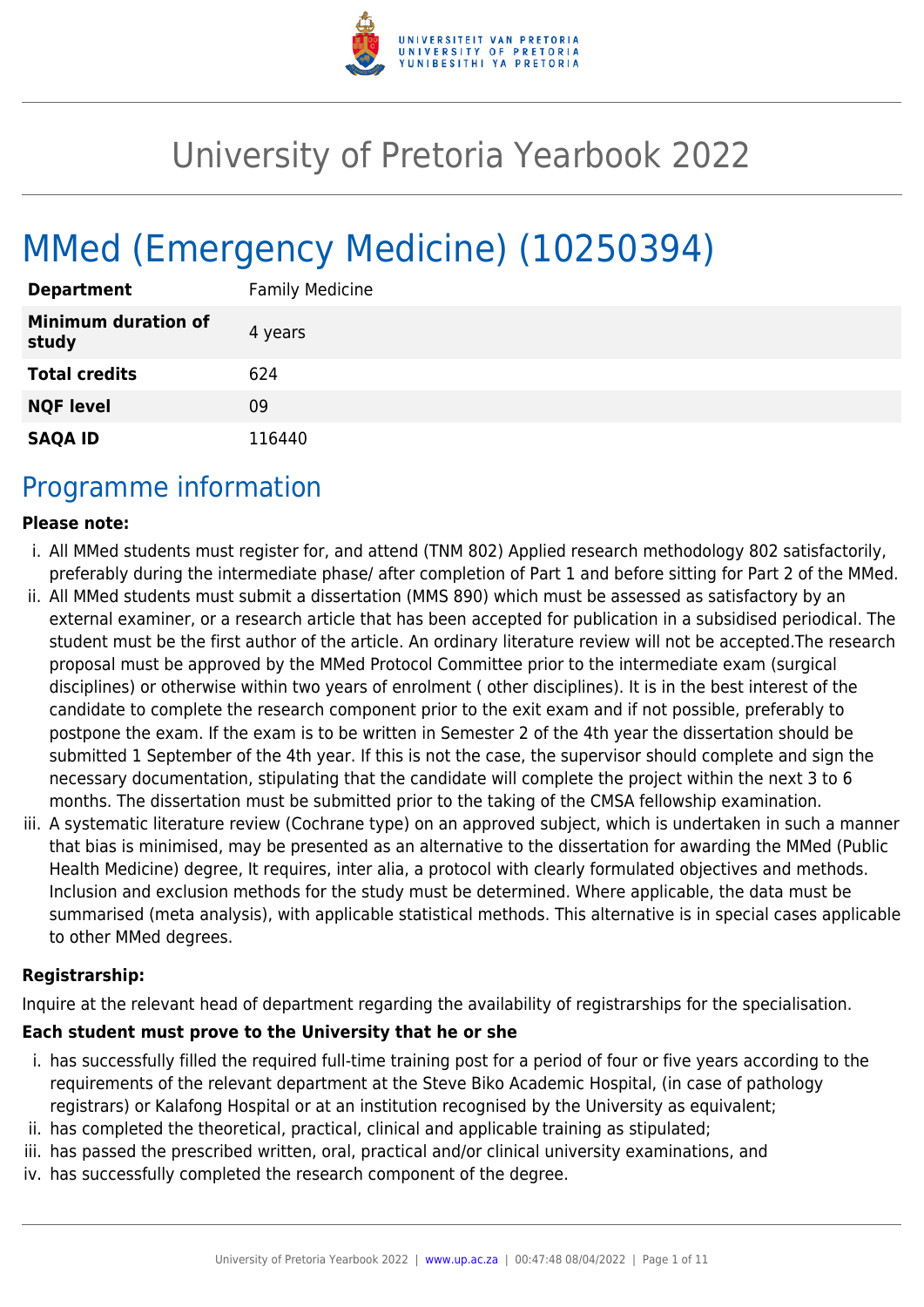

## Admission requirements

- 1. MBChB (or equivalent) degree **or** relevant medical degree with modules equivalent to at least the first two years of the MBChB degree
- 2. Currently registered as a physician with the Health Professions Council of South Africa (HPCSA) and must have been registered for at least one year

## Other programme-specific information

**Note:** Inquire at the Head of the Department of Family Medicine regarding the availability of registrarships.

**"Major subject"** refers to the recognised field of study in Medicine in which the student specialises. The study of the major subject extends over four or five years, as prescribed by the relevant department.

## Examinations and pass requirements

- i. The sequence of the examinations in the prerequisite subjects will be determined by the head of the department under which the major subject falls.
- ii. The nature, duration and time of the examinations in the prerequisite subjects are determined in cooperation with the heads of the departments under which the prerequisite subjects fall – with the proviso that, except in cases where stipulated otherwise, the examinations in the prerequisite subjects may be held at any time prior to or concurrently with the major subject. The examinations in the major subjects are held as follows:
- iii. In the case of four-year programmes: not before the end of the third year.
- iv. In the case of five-year programmes: not before the end of the fourth year.
- v. A minimum final mark of 50% is required by all departments to pass in a subject and in the clinical section of the examination, a subminimum of 50%. General Academic Regulations apply.
- vi. A student is not admitted to the examination in a prerequisite subject (supplementary examinations excluded) more than twice, nor is he or she admitted to the examination in the major subject more than twice.

**Note:** Certificates of satisfactory preparation and progress are required in respect of the fourth year of four-year programmes in which an examination is held at the end of the third year.

#### **Supplementary examinations**

Supplementary examinations for MMed students will only be held after at least six months have elapsed since the conclusion of the examination in which the student had failed.

#### **Rules governing the writing of the examinations of the College of Medicine of South Africa [CMSA]**

i. Only candidates who have met all requirements for the MMed degree except for the major subject (final examination), i.e. passed all prerequisite subjects (the latter to be interchangeable; can be passed either at the University or as primary and intermediary examinations at the College of Medicine of South Africa [CMSA], completed all practical, clinical and applicable training of four or five years as prescribed by the relevant academic department (continuous evaluation of the candidate, in an approved registrar post, by the head of department of the candidate); and completed the required research component for the degree in accordance with the Faculty Yearbook regulations, i.e. Applied research methodology 800 (TNM 800) and the dissertation (MMS 800) or an article (not an ordinary literature review) that has been accepted for publication in a subsidised periodical, will be allowed to write the college examination (exit examination), after which they will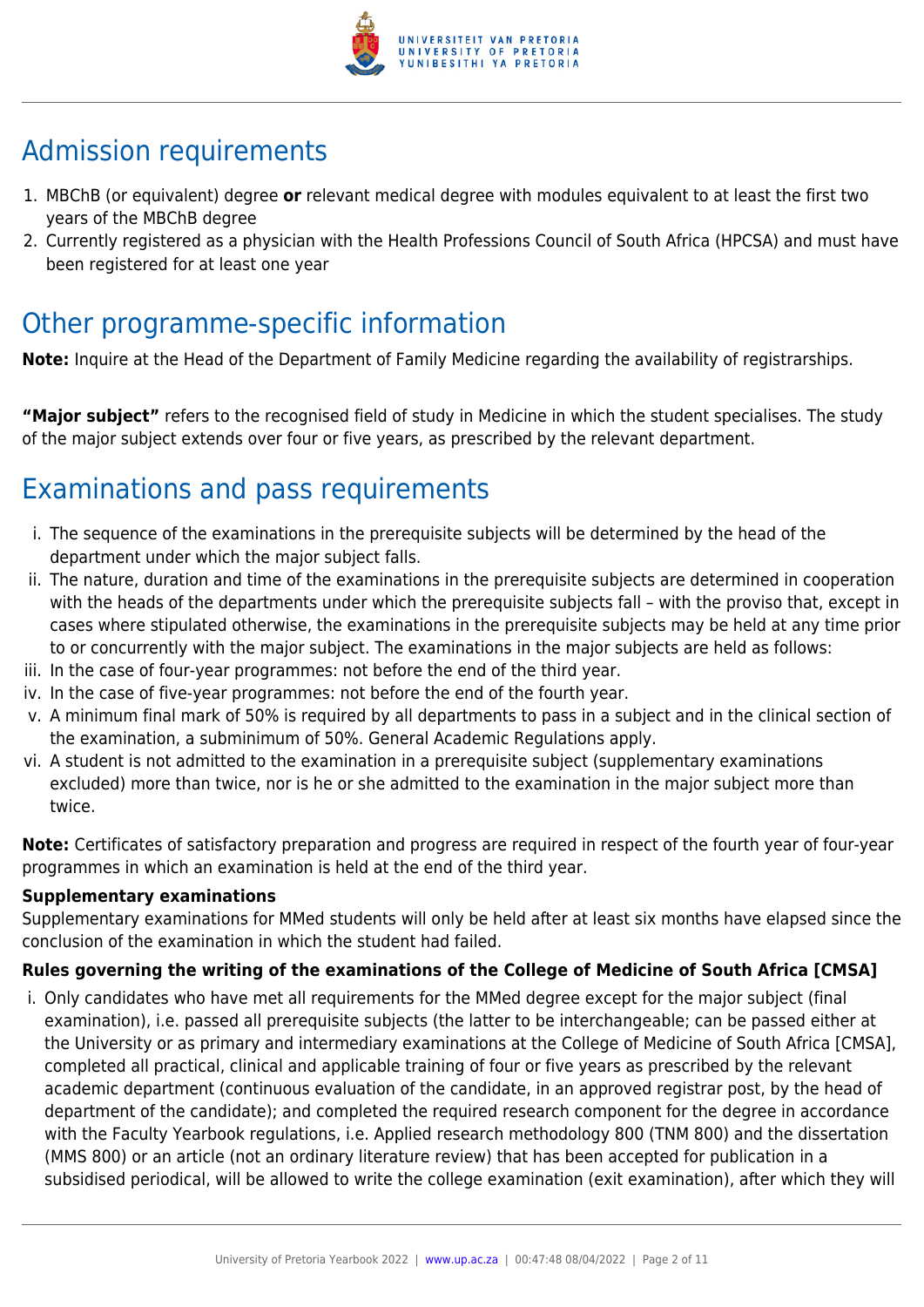

obtain both the CMSA fellowship and the MMed as specialist qualifications.

ii. The rules have been effective as from 1 January 2011. As a transitional measure, cases will be considered on an individual basis where necessary.

## Exemption

#### **Exemption**

- i. The Faculty Board may grant partial exemption from the training and work mentioned under par. (b) and (c)(i) and (ii) above on the grounds of comparable training and experience completed in another post or at another recognised institution – with the proviso that exemption from a maximum period of 18 months may be granted with regard to four-year and five-year programmes.
- ii. Exemption from a maximum of three years may be granted by the Department of Medical Oncology for the MMed in Medical Oncology [MMed(MedOnc)] on the grounds of the MMed(Int) or MMed(Paed) degree of this University, or experience recognised by the University as equivalent.
- iii. Specific prerequisite subjects must be passed within 24 months after commencement of the programme.

## Pass with distinction

The degree is conferred at the end of the prescribed training period (i.e. three, four or five years, respectively). The degree is conferred with distinction on a student who has obtained a final mark of at least 75% in his or her major subject.

## General information

#### **Registrars**

Departments expect registrars to participate increasingly in the examining and treatment of patients in the hospital, both in-patients and out-patients, as well as performing and interpreting tests in the laboratory (where applicable); initially under supervision and later increasingly at their own responsibility. Lectures/symposia with closely related departments are organised, as well as discussions of literature, etc.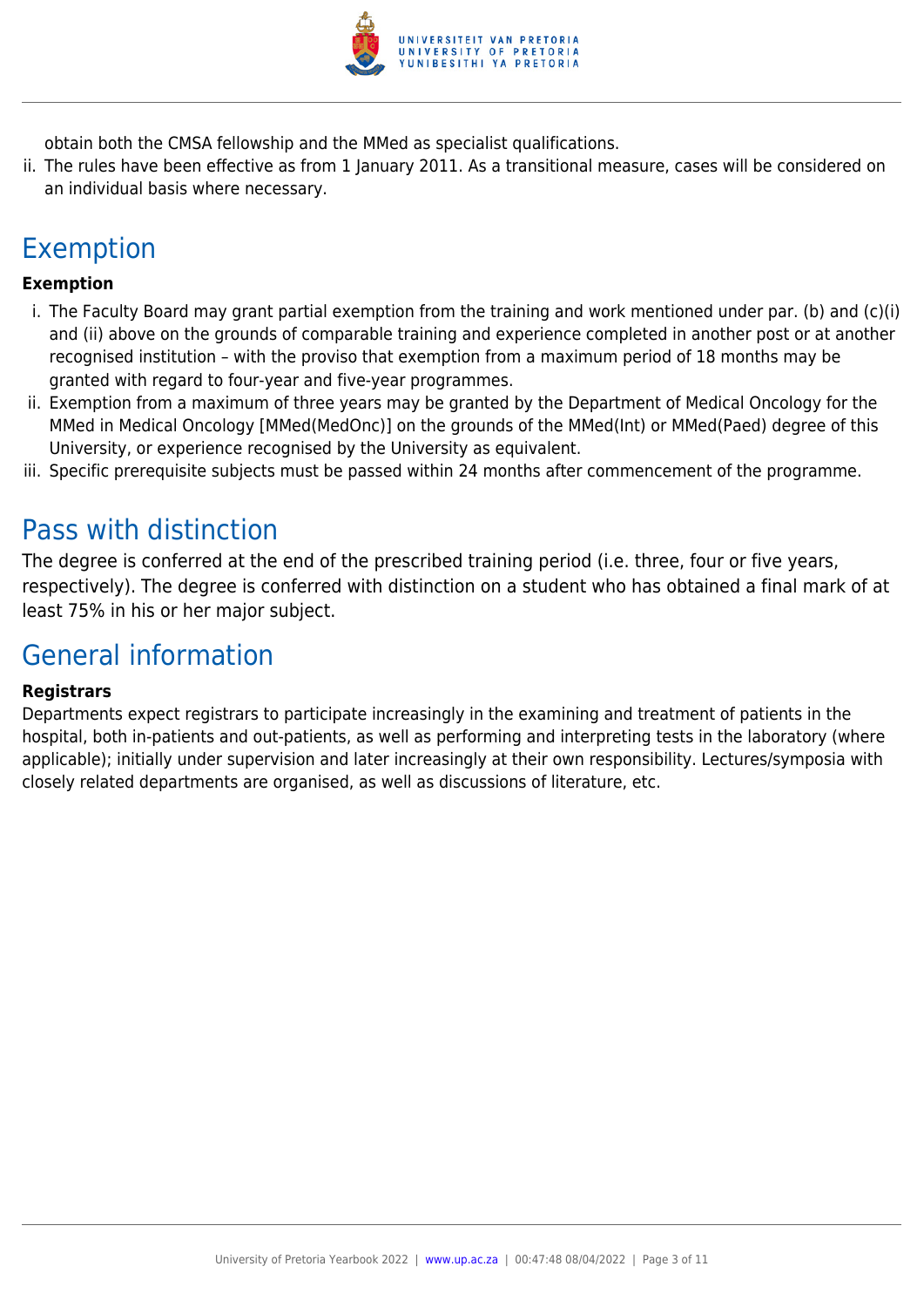

## Curriculum: Year 1

**Minimum credits: 534**

## **Core modules**

#### **Anatomy 802 (ANA 802)**

| <b>Module credits</b>         | 36.00                                           |
|-------------------------------|-------------------------------------------------|
| <b>NQF Level</b>              | 09                                              |
| <b>Prerequisites</b>          | No prerequisites.                               |
| <b>Contact time</b>           | 1 discussion class per week, 1 lecture per week |
| <b>Language of tuition</b>    | Module is presented in English                  |
| <b>Department</b>             | Anatomy                                         |
| <b>Period of presentation</b> | Year                                            |

## **Pharmacology 800 (FAR 880)**

| <b>Module credits</b>         | 36.00                          |
|-------------------------------|--------------------------------|
| <b>NQF Level</b>              | 09                             |
| <b>Prerequisites</b>          | No prerequisites.              |
| <b>Contact time</b>           | 1 discussion class per week    |
| <b>Language of tuition</b>    | Module is presented in English |
| <b>Department</b>             | Pharmacology                   |
| <b>Period of presentation</b> | Year                           |

## **Physiology 801 (FSG 801)**

| <b>Module credits</b>         | 36.00                          |
|-------------------------------|--------------------------------|
| <b>NQF Level</b>              | 09                             |
| <b>Prerequisites</b>          | No prerequisites.              |
| <b>Language of tuition</b>    | Module is presented in English |
| <b>Department</b>             | Physiology                     |
| <b>Period of presentation</b> | Year                           |

#### **Dissertation 890 (MMS 890)**

| <b>Module credits</b> | 180.00                         |
|-----------------------|--------------------------------|
| <b>NQF Level</b>      | 09                             |
| Language of tuition   | Module is presented in English |
| <b>Department</b>     | <b>School of Medicine</b>      |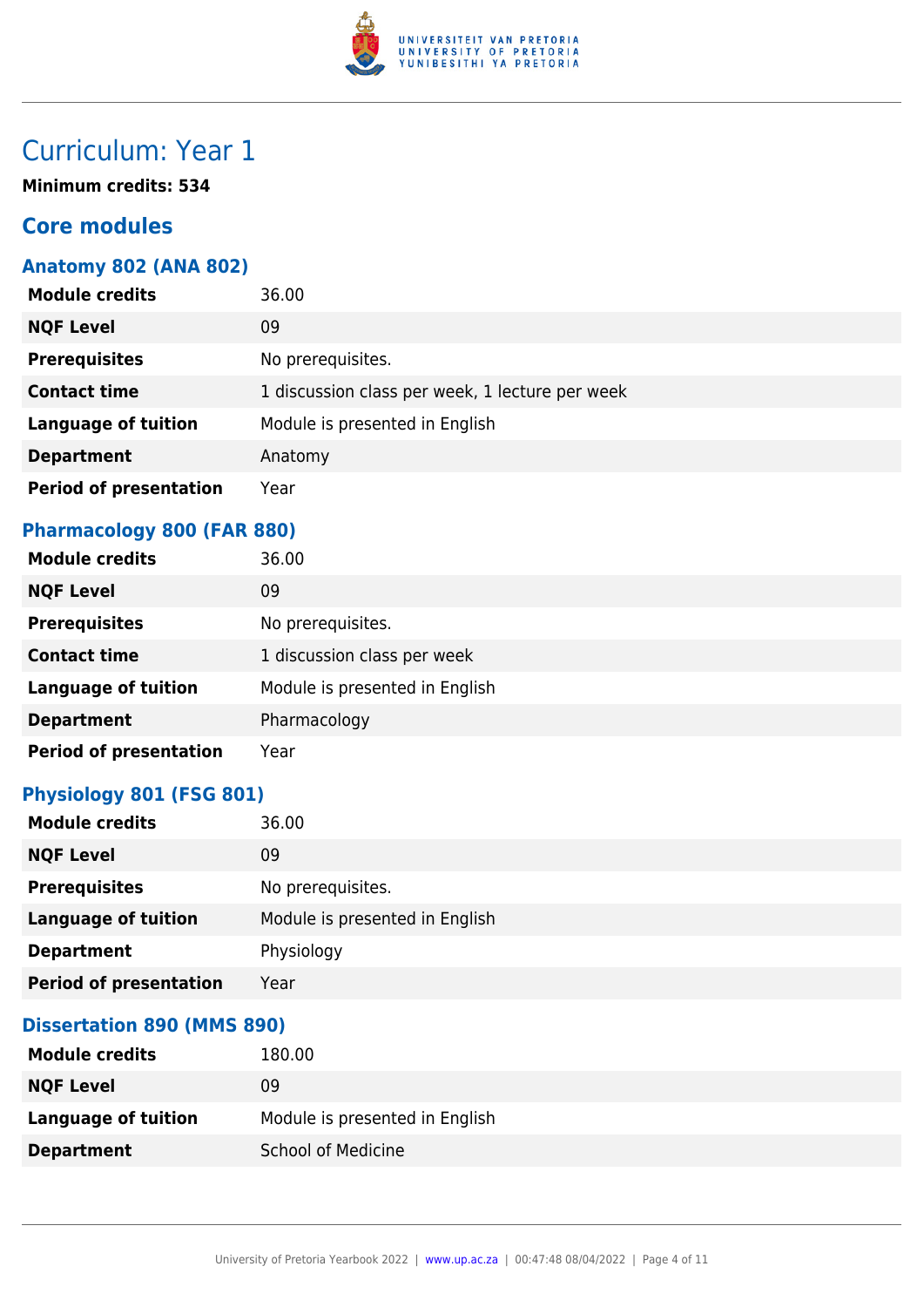

#### **Period of presentation** Year

## **Emergency medicine 801 (NGK 801)**

| <b>Module credits</b>         | 300.00                                                                |
|-------------------------------|-----------------------------------------------------------------------|
| <b>NQF Level</b>              | 09                                                                    |
| <b>Prerequisites</b>          | ANA 802, FSG 801, FAR 880, PAG 880                                    |
| <b>Contact time</b>           | 1 discussion class per week, 1 lecture per week, 1 practical per week |
| <b>Language of tuition</b>    | Module is presented in English                                        |
| <b>Department</b>             | <b>Family Medicine</b>                                                |
| <b>Period of presentation</b> | Year                                                                  |

## **Pathology 880 (PAG 880)**

| <b>Module credits</b>         | 36.00                                                                 |
|-------------------------------|-----------------------------------------------------------------------|
| <b>NQF Level</b>              | 09                                                                    |
| <b>Prerequisites</b>          | No prerequisites.                                                     |
| <b>Contact time</b>           | 1 discussion class per week, 1 lecture per week, 1 practical per week |
| <b>Language of tuition</b>    | Module is presented in English                                        |
| <b>Department</b>             | Anatomical Pathology                                                  |
| <b>Period of presentation</b> | Year                                                                  |

## **Applied research methodology 802 (TNM 802)**

| <b>Module credits</b>         | 0.00                                |
|-------------------------------|-------------------------------------|
| <b>NQF Level</b>              | 09                                  |
| <b>Language of tuition</b>    | Module is presented in English      |
| <b>Department</b>             | <b>Health Sciences Deans Office</b> |
| <b>Period of presentation</b> | Year                                |
| <b>Module content</b>         |                                     |
|                               |                                     |

\*Attendance module only.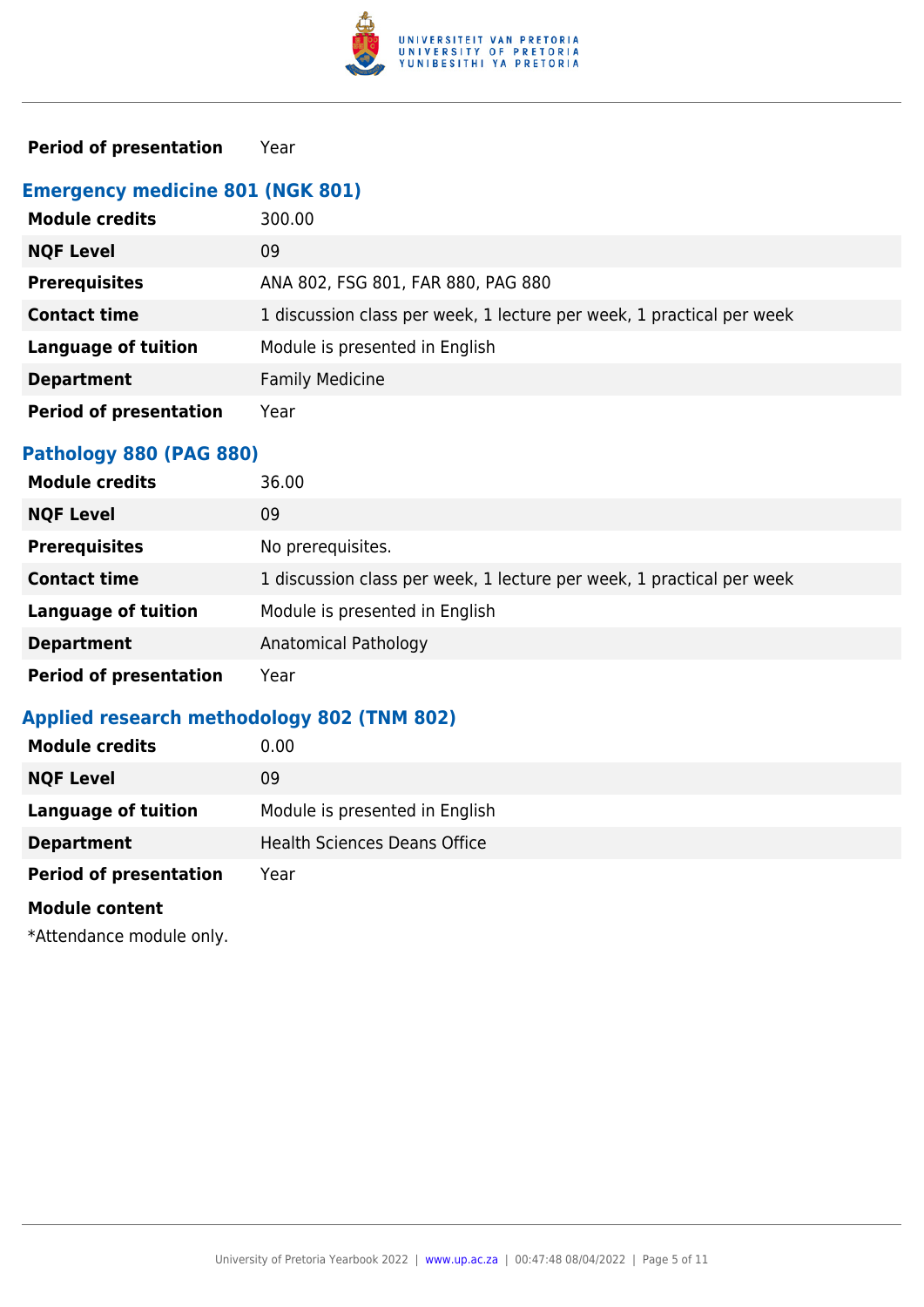

## Curriculum: Year 2

**Minimum credits: 534**

## **Core modules**

#### **Anatomy 802 (ANA 802)**

| <b>Module credits</b>         | 36.00                                           |
|-------------------------------|-------------------------------------------------|
| <b>NQF Level</b>              | 09                                              |
| <b>Prerequisites</b>          | No prerequisites.                               |
| <b>Contact time</b>           | 1 discussion class per week, 1 lecture per week |
| <b>Language of tuition</b>    | Module is presented in English                  |
| <b>Department</b>             | Anatomy                                         |
| <b>Period of presentation</b> | Year                                            |

## **Pharmacology 800 (FAR 880)**

| <b>Module credits</b>         | 36.00                          |
|-------------------------------|--------------------------------|
| <b>NQF Level</b>              | 09                             |
| <b>Prerequisites</b>          | No prerequisites.              |
| <b>Contact time</b>           | 1 discussion class per week    |
| <b>Language of tuition</b>    | Module is presented in English |
| <b>Department</b>             | Pharmacology                   |
| <b>Period of presentation</b> | Year                           |

#### **Physiology 801 (FSG 801)**

| <b>Module credits</b>         | 36.00                          |
|-------------------------------|--------------------------------|
| <b>NQF Level</b>              | 09                             |
| <b>Prerequisites</b>          | No prerequisites.              |
| <b>Language of tuition</b>    | Module is presented in English |
| <b>Department</b>             | Physiology                     |
| <b>Period of presentation</b> | Year                           |

#### **Dissertation 890 (MMS 890)**

| <b>Module credits</b> | 180.00                         |
|-----------------------|--------------------------------|
| <b>NQF Level</b>      | 09                             |
| Language of tuition   | Module is presented in English |
| <b>Department</b>     | <b>School of Medicine</b>      |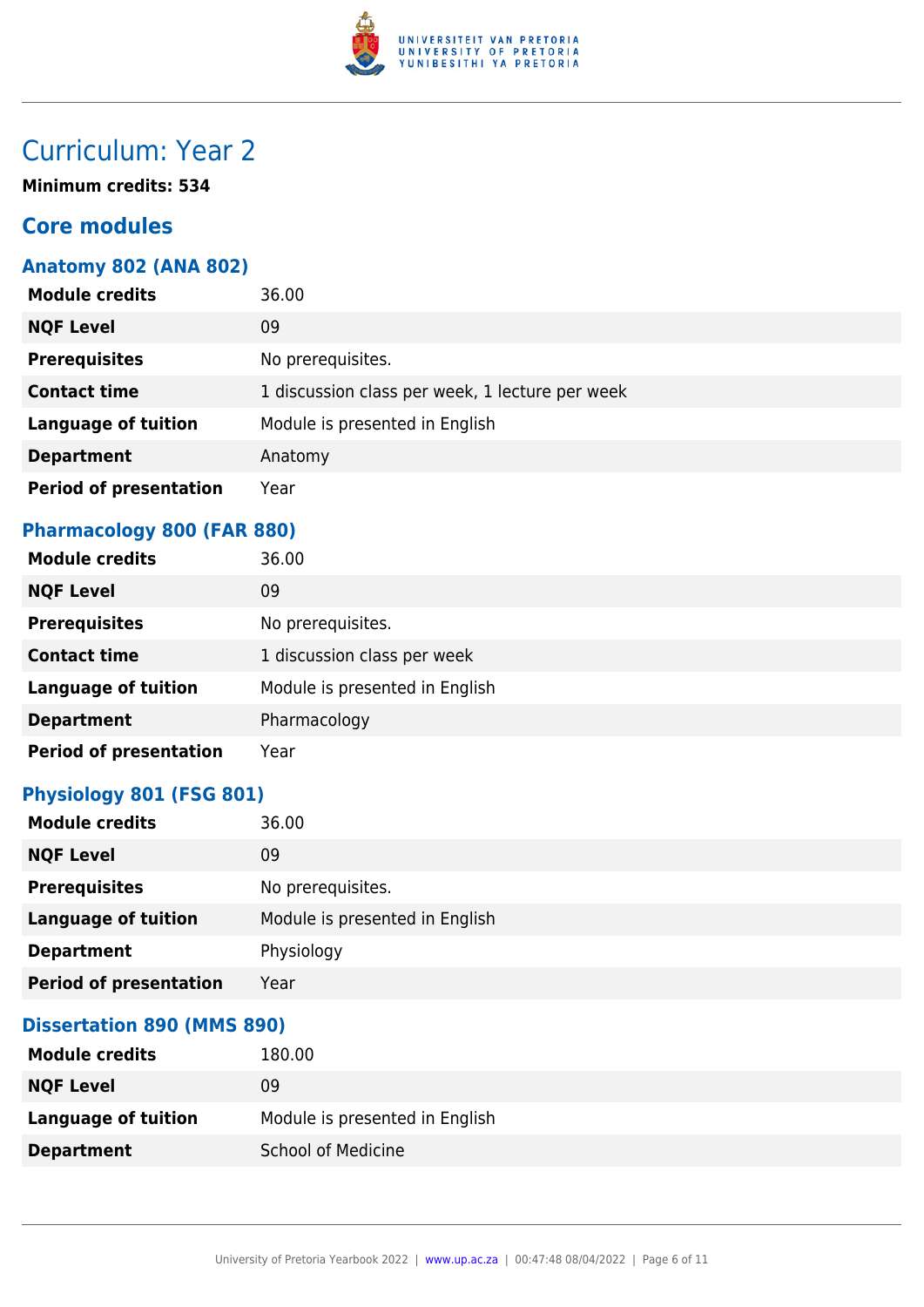

#### **Period of presentation** Year

#### **Emergency medicine 801 (NGK 801)**

| <b>Module credits</b>         | 300.00                                                                |
|-------------------------------|-----------------------------------------------------------------------|
| <b>NQF Level</b>              | 09                                                                    |
| <b>Prerequisites</b>          | ANA 802, FSG 801, FAR 880, PAG 880                                    |
| <b>Contact time</b>           | 1 discussion class per week, 1 lecture per week, 1 practical per week |
| <b>Language of tuition</b>    | Module is presented in English                                        |
| <b>Department</b>             | <b>Family Medicine</b>                                                |
| <b>Period of presentation</b> | Year                                                                  |

## **Pathology 880 (PAG 880)**

| <b>Module credits</b>         | 36.00                                                                 |
|-------------------------------|-----------------------------------------------------------------------|
| <b>NQF Level</b>              | 09                                                                    |
| <b>Prerequisites</b>          | No prerequisites.                                                     |
| <b>Contact time</b>           | 1 discussion class per week, 1 lecture per week, 1 practical per week |
| <b>Language of tuition</b>    | Module is presented in English                                        |
| <b>Department</b>             | Anatomical Pathology                                                  |
| <b>Period of presentation</b> | Year                                                                  |

## **Applied research methodology 802 (TNM 802)**

| <b>Module credits</b>         | 0.00                                |
|-------------------------------|-------------------------------------|
| <b>NQF Level</b>              | 09                                  |
| <b>Language of tuition</b>    | Module is presented in English      |
| <b>Department</b>             | <b>Health Sciences Deans Office</b> |
| <b>Period of presentation</b> | Year                                |
| <b>Module content</b>         |                                     |
|                               |                                     |

\*Attendance module only.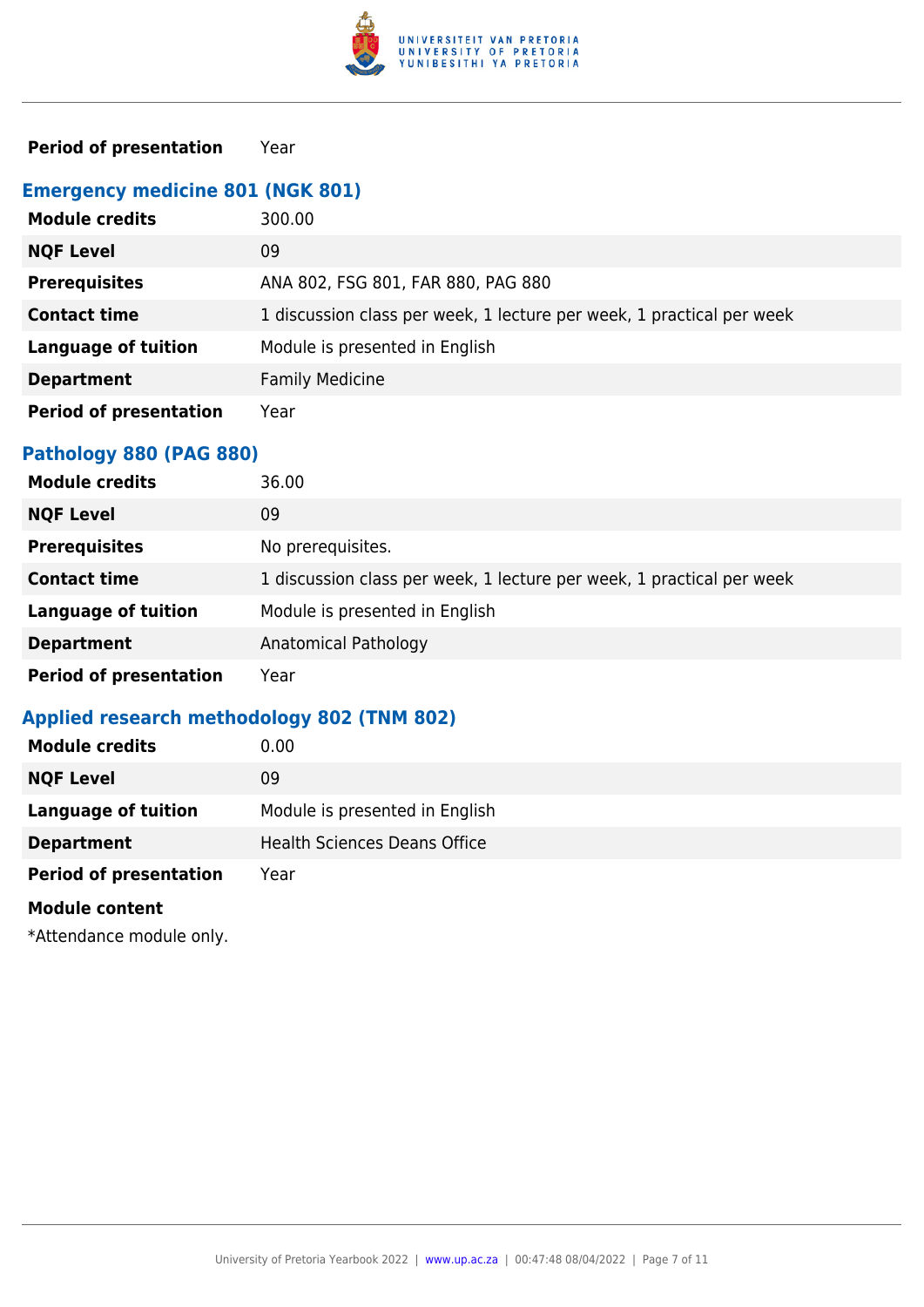

## Curriculum: Year 3

**Minimum credits: 534**

## **Core modules**

#### **Anatomy 802 (ANA 802)**

| <b>Module credits</b>         | 36.00                                           |
|-------------------------------|-------------------------------------------------|
| <b>NQF Level</b>              | 09                                              |
| <b>Prerequisites</b>          | No prerequisites.                               |
| <b>Contact time</b>           | 1 discussion class per week, 1 lecture per week |
| <b>Language of tuition</b>    | Module is presented in English                  |
| <b>Department</b>             | Anatomy                                         |
| <b>Period of presentation</b> | Year                                            |

## **Pharmacology 800 (FAR 880)**

| <b>Module credits</b>         | 36.00                          |
|-------------------------------|--------------------------------|
| <b>NQF Level</b>              | 09                             |
| <b>Prerequisites</b>          | No prerequisites.              |
| <b>Contact time</b>           | 1 discussion class per week    |
| <b>Language of tuition</b>    | Module is presented in English |
| <b>Department</b>             | Pharmacology                   |
| <b>Period of presentation</b> | Year                           |

## **Physiology 801 (FSG 801)**

| <b>Module credits</b>         | 36.00                          |
|-------------------------------|--------------------------------|
| <b>NQF Level</b>              | 09                             |
| <b>Prerequisites</b>          | No prerequisites.              |
| <b>Language of tuition</b>    | Module is presented in English |
| <b>Department</b>             | Physiology                     |
| <b>Period of presentation</b> | Year                           |

#### **Dissertation 890 (MMS 890)**

| <b>Module credits</b> | 180.00                         |
|-----------------------|--------------------------------|
| <b>NQF Level</b>      | 09                             |
| Language of tuition   | Module is presented in English |
| <b>Department</b>     | <b>School of Medicine</b>      |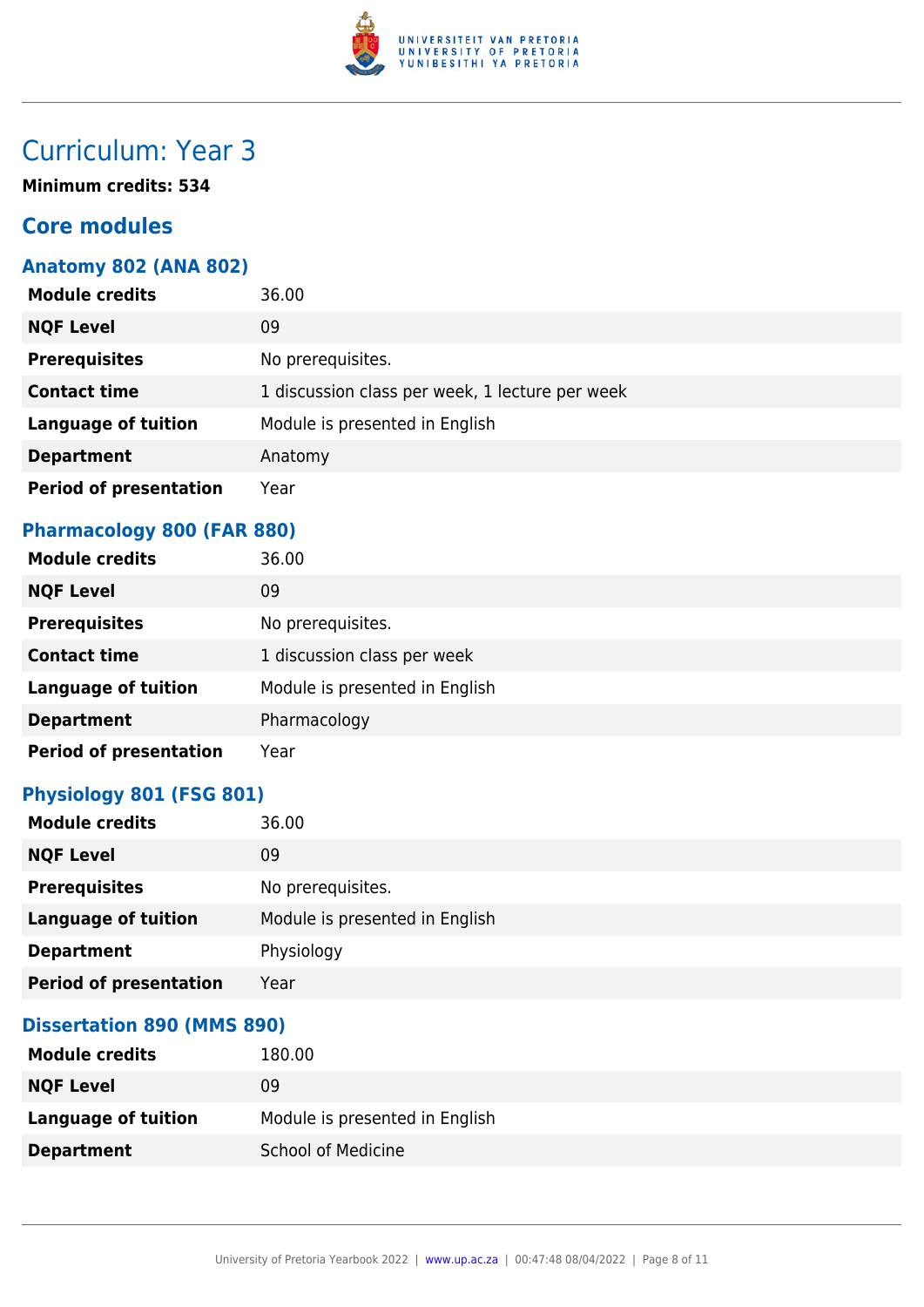

#### **Period of presentation** Year

## **Emergency medicine 801 (NGK 801)**

| <b>Module credits</b>         | 300.00                                                                |
|-------------------------------|-----------------------------------------------------------------------|
| <b>NQF Level</b>              | 09                                                                    |
| <b>Prerequisites</b>          | ANA 802, FSG 801, FAR 880, PAG 880                                    |
| <b>Contact time</b>           | 1 discussion class per week, 1 lecture per week, 1 practical per week |
| <b>Language of tuition</b>    | Module is presented in English                                        |
| <b>Department</b>             | <b>Family Medicine</b>                                                |
| <b>Period of presentation</b> | Year                                                                  |

## **Pathology 880 (PAG 880)**

| <b>Module credits</b>         | 36.00                                                                 |
|-------------------------------|-----------------------------------------------------------------------|
| <b>NQF Level</b>              | 09                                                                    |
| <b>Prerequisites</b>          | No prerequisites.                                                     |
| <b>Contact time</b>           | 1 discussion class per week, 1 lecture per week, 1 practical per week |
| <b>Language of tuition</b>    | Module is presented in English                                        |
| <b>Department</b>             | Anatomical Pathology                                                  |
| <b>Period of presentation</b> | Year                                                                  |

## **Applied research methodology 802 (TNM 802)**

| <b>Module credits</b>         | 0.00                                |
|-------------------------------|-------------------------------------|
| <b>NQF Level</b>              | 09                                  |
| <b>Language of tuition</b>    | Module is presented in English      |
| <b>Department</b>             | <b>Health Sciences Deans Office</b> |
| <b>Period of presentation</b> | Year                                |
| <b>Module content</b>         |                                     |
|                               |                                     |

\*Attendance module only.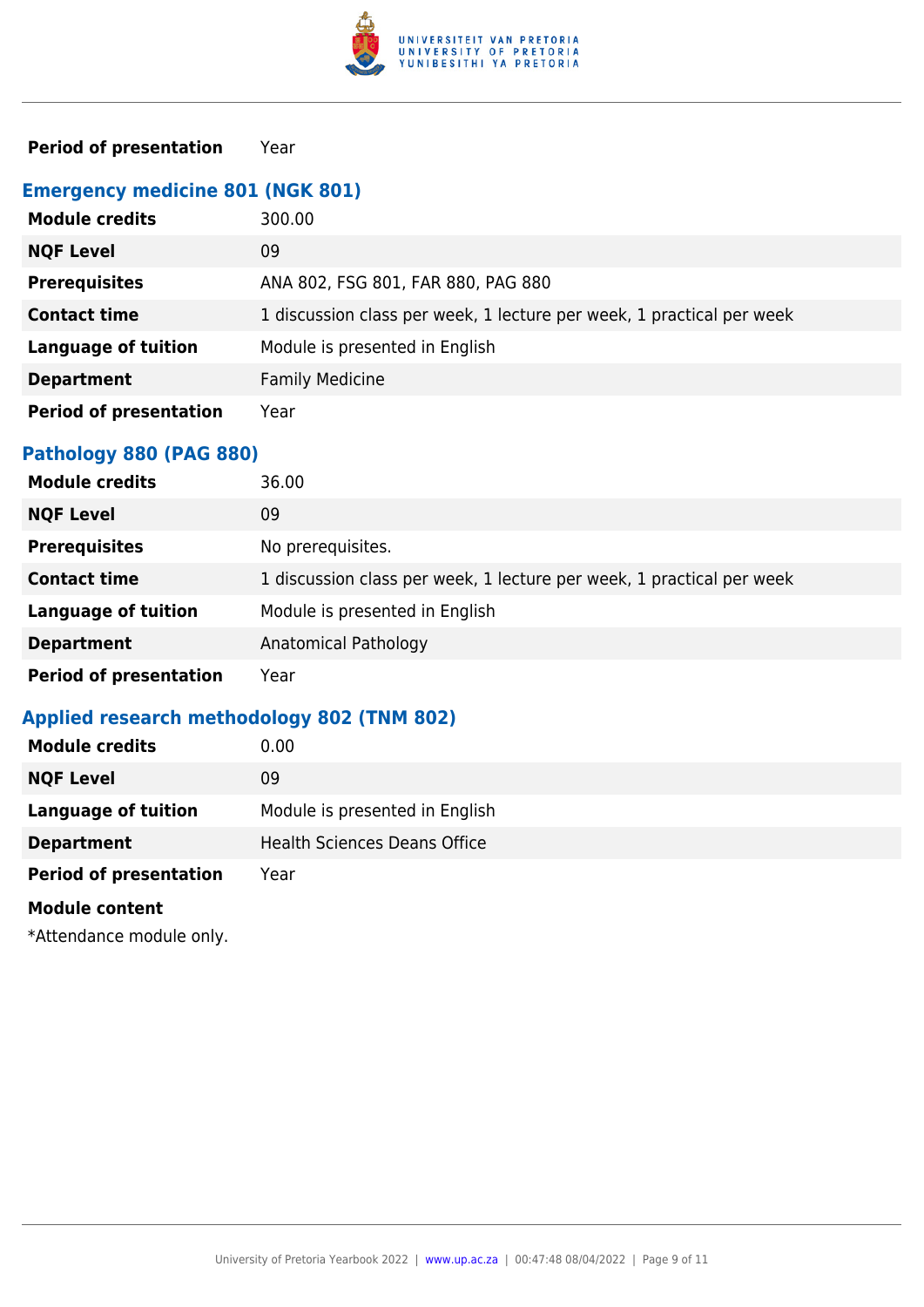

## Curriculum: Final year

**Minimum credits: 480**

## **Core modules**

#### **Dissertation 890 (MMS 890)**

| <b>Module credits</b>         | 180.00                         |
|-------------------------------|--------------------------------|
| <b>NQF Level</b>              | 09                             |
| <b>Language of tuition</b>    | Module is presented in English |
| <b>Department</b>             | <b>School of Medicine</b>      |
| <b>Period of presentation</b> | Year                           |

#### **Emergency medicine 801 (NGK 801)**

| <b>Module credits</b>         | 300.00                                                                |
|-------------------------------|-----------------------------------------------------------------------|
| <b>NQF Level</b>              | 09                                                                    |
| <b>Prerequisites</b>          | ANA 802, FSG 801, FAR 880, PAG 880                                    |
| <b>Contact time</b>           | 1 discussion class per week, 1 lecture per week, 1 practical per week |
| <b>Language of tuition</b>    | Module is presented in English                                        |
| <b>Department</b>             | <b>Family Medicine</b>                                                |
| <b>Period of presentation</b> | Year                                                                  |

#### **Applied research methodology 802 (TNM 802)**

| <b>Module credits</b>         | 0.00                                |
|-------------------------------|-------------------------------------|
| <b>NQF Level</b>              | 09                                  |
| <b>Language of tuition</b>    | Module is presented in English      |
| <b>Department</b>             | <b>Health Sciences Deans Office</b> |
| <b>Period of presentation</b> | Year                                |
| <b>Module content</b>         |                                     |
| *Attendance module only.      |                                     |

The regulations and rules for the degrees published here are subject to change and may be amended after the publication of this information.

The [General Academic Regulations \(G Regulations\)](https://www.up.ac.za/faculty-of-education/yearbooks/2022/rules/view/REG) and [General Student Rules](https://www.up.ac.za/faculty-of-education/yearbooks/2022/rules/view/RUL) apply to all faculties and registered students of the University, as well as all prospective students who have accepted an offer of a place at the University of Pretoria. On registering for a programme, the student bears the responsibility of ensuring that they familiarise themselves with the General Academic Regulations applicable to their registration, as well as the relevant faculty-specific and programmespecific regulations and information as stipulated in the relevant yearbook. Ignorance concerning these regulations will not